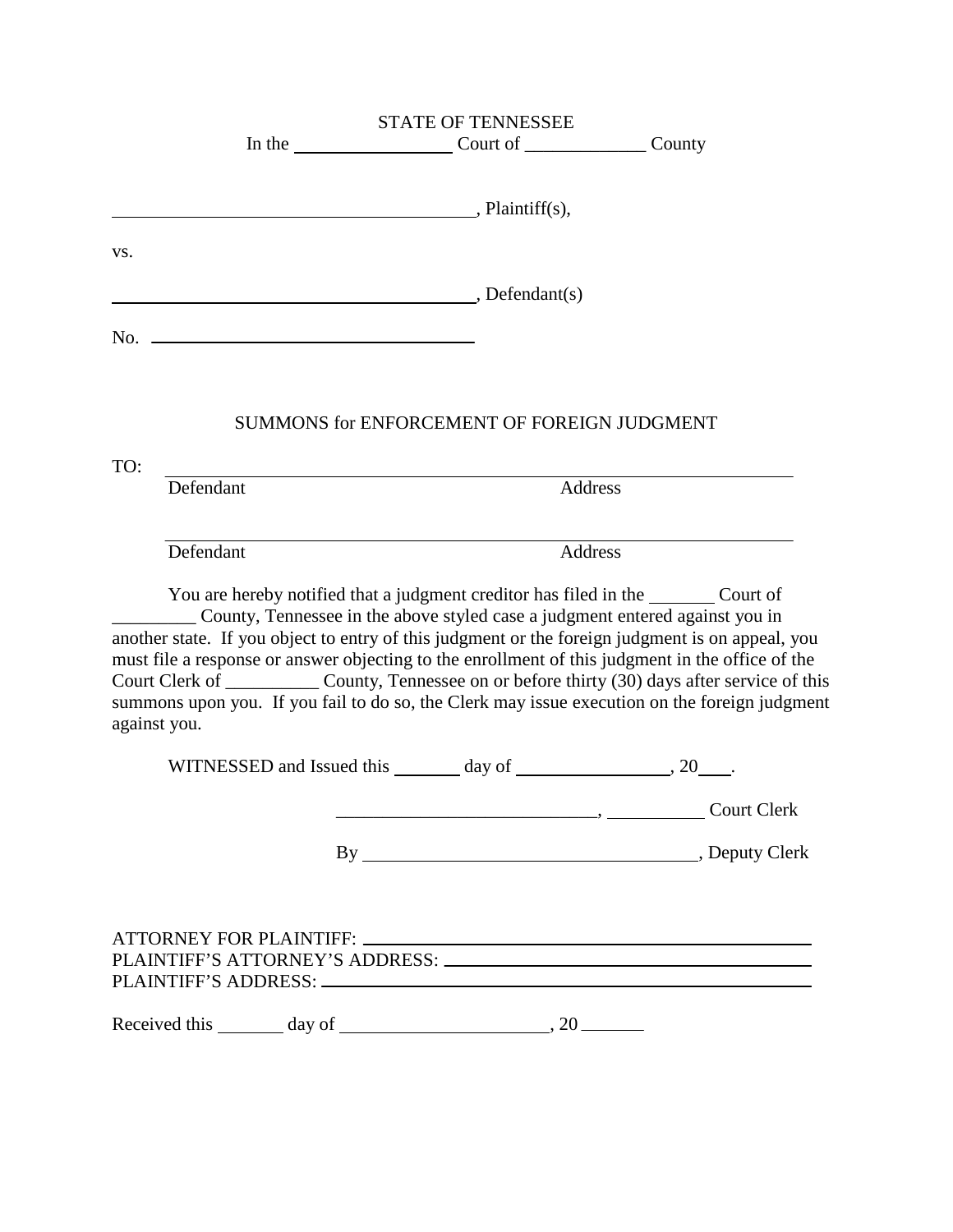By: $-$ 

Deputy Sheriff

**State of Tennessee County of \_\_\_\_\_\_\_\_\_\_\_\_\_\_\_**

I, \_\_\_\_\_\_\_\_\_\_\_\_\_\_\_\_\_\_\_\_\_\_\_\_\_\_\_\_\_\_\_\_\_\_, Clerk of the \_\_\_\_\_\_\_\_\_\_\_ Court, in and for the State and County aforesaid, hereby certify that the within and foregoing is a true and correct copy of the original writ of summons issued in this case.

———————————————————— Court Clerk

By , D.C.

## OFFICER'S RETURN

I certify that I served this summons together with the foreign judgment, notice of filing of foreign judgment, and affidavit of the judgment creditor as follows:

 $\Box$  On  $\underline{\hspace{2cm}}$  , 20, I delivered a copy of the summons, enrolled foreign judgment, and creditor's affidavit to the defendant,

□ Failed to serve this summons within 30 days after its issuance because:

\_\_\_\_\_\_\_\_\_\_\_\_\_\_\_\_\_\_\_\_\_\_\_\_\_\_\_\_\_\_\_\_ \_\_\_\_\_\_\_\_\_\_\_\_\_\_\_\_\_\_\_\_\_\_\_\_\_\_\_\_\_\_\_\_\_\_

 $\overline{\phantom{a}}$  ,  $\overline{\phantom{a}}$  ,  $\overline{\phantom{a}}$  ,  $\overline{\phantom{a}}$  ,  $\overline{\phantom{a}}$  ,  $\overline{\phantom{a}}$  ,  $\overline{\phantom{a}}$  ,  $\overline{\phantom{a}}$  ,  $\overline{\phantom{a}}$  ,  $\overline{\phantom{a}}$  ,  $\overline{\phantom{a}}$  ,  $\overline{\phantom{a}}$  ,  $\overline{\phantom{a}}$  ,  $\overline{\phantom{a}}$  ,  $\overline{\phantom{a}}$  ,  $\overline{\phantom{a}}$ Please Print: Sheriff

Please Print: Deputy Sheriff

\_\_\_\_\_\_\_\_\_\_\_\_\_\_\_\_\_\_\_\_\_\_\_\_\_\_\_\_\_\_\_\_\_\_

<u> 1989 - Johann Barbara, martxa alemaniar a</u>

Agency Address Signature